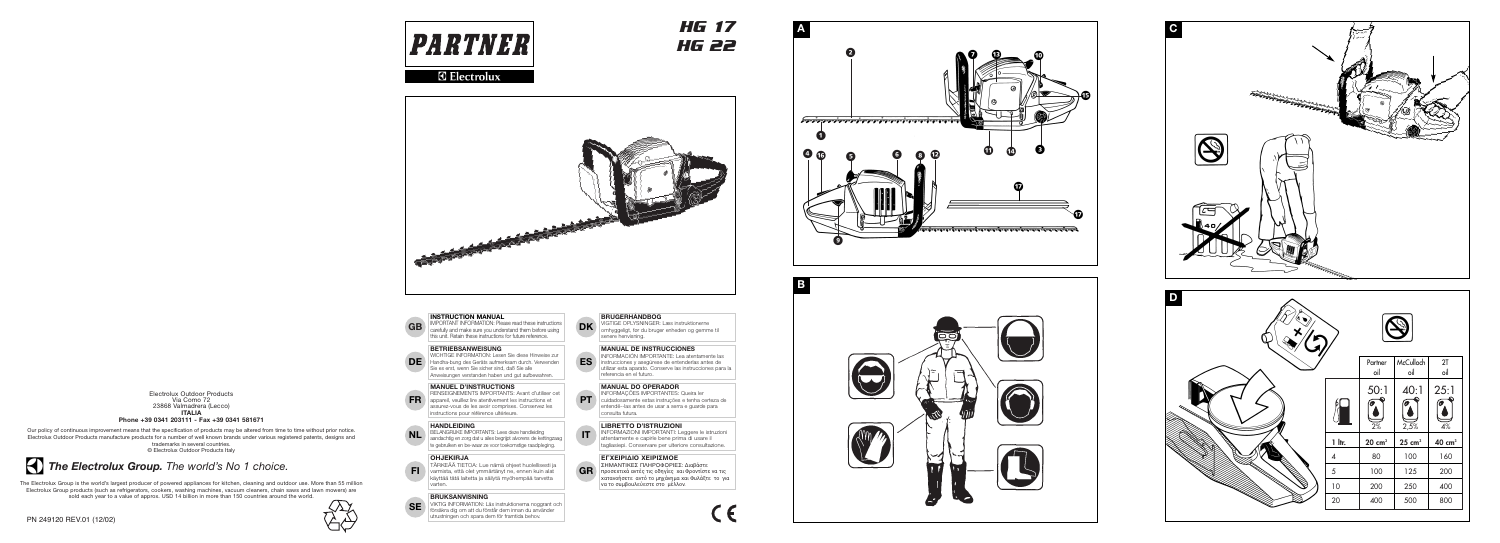







- 
- 
- **B** La Maison se réserve la possibilité de changer des caractéristiques et des données de ce manuel à n'importe quel moment et sans préavis.
- **ID** Door konstante produkt ontwikkeling behoud de fabrikant zich het recht voor om rechnische specificaties zoals vermeld in deze handleiding te veranderen zonder biervan vooraf bericht te geven.
- 
- 
- **C** Producenten forbeholder sig ret til ændringer, hvad angår karakteristika og data i nærværende instruktion, når som helst og uden varsel.
- 
- A casa productora se reserva a possibilidade de variar características e dados do presente manual em qualquer momento e sen aviso prévio.
- 
- 
- **B** Due to a constant product improvement programme, the factory reserves the right to modify technical details mentioned in this manual without prior notice.
- Im Sinne des Fortschritts behält sich der Hersteller das Recht vor, technische Änderungen ohne vorherigen Hinweis durchzuführen.

- **O** Jatkuvan tuotteen parannusohjelman tähden valmistaja pidättää oikeuden vaihtaa ilman ennakkovaroitusta tässä ohjekirjasessa mainittuja teknisiä yksityiskohtia.
- **G** Tilverkaren reserverar sig rätten att ändra fakta och uppgifter ur handboken utan förvarning.
- **B** La firma productora se reserva la posibilidad de cambiar las características y datos del presente manual en cualquier momento y sin previo aviso.
- **O** La casa produttrice si riserva la possibilità di variare caratteristiche e dati del presente manuale in qualunque momento e senza preavviso.
- **Φ** Λόγω προγράμματος συνεχούς βελτίωσης προϊόντων, το<br>εργοστάσιο επιφυλάσσεται του δικαιώματος να τροποποιεί τις τεχνικές λεπτομέρειες που αναφέρονται<br>στο εγχειρίδιο αυτό χωρίς προηγούμενη ειδοποίηση.

| <b>69 EC Declaration of Conformity</b>                                                                                                                                                                                                                                                                                                                                                         | <b>CO</b> EU Overensstemmelseerklæring                                                                                                                                                                                                                                                                                                                                                                          |
|------------------------------------------------------------------------------------------------------------------------------------------------------------------------------------------------------------------------------------------------------------------------------------------------------------------------------------------------------------------------------------------------|-----------------------------------------------------------------------------------------------------------------------------------------------------------------------------------------------------------------------------------------------------------------------------------------------------------------------------------------------------------------------------------------------------------------|
| The undersigned, authorised by E.O.P.I., declares that the<br>following products: HG 17 - HG 22, manufactured by E.O.P.I.,<br>Valmadrera, Italia, are in accordance with the European Directives<br>98/37/EEC (Machinery Directive), 93/68/CEE (CE Marking<br>Directive) & 89/336/CEE (Directive on electromagnetic<br>compatibility), directive 2000/14/CEE (Annex V).                        | Undertegnede, bemyndiget af E.O.P.I., erklærer herved, at<br>følgende produkter: HG 17 - HG 22, E.O.P.I., Valmadrera,<br>Italia, er i overensstemmelse med de eurpæiske direktiver<br>98/37/EEC<br>(Maskineri<br>direktiv),<br>93/68/CEE<br>(CE<br>mærkningsdirektiv) & 89/336/CEE (EMC-direktiv), direktiv<br>2000/14/CEE (Annex V).                                                                           |
| <b>EDCE Konformitätserklärung</b>                                                                                                                                                                                                                                                                                                                                                              | <b>B</b> Declaracion de cumplimiento de la directriz de la UE                                                                                                                                                                                                                                                                                                                                                   |
| Der Unterzeichnete, bevollmächtigt durch E.O.P.I., erklärt,<br>daß folgende Geräte: HG 17 - HG 22, hergestellt durch<br>E.O.P.I., Valmadrera, Italia, den Europäischen Richtlinien<br>(Maschinenrichtlinie), 93/68/CEE<br>98/37/EEC<br>ICF<br>Kennzeichnungsrichtlinie) & 89/336/CEE (EMV Richtlinie)<br>entsprechen, richtlinie 2000/14/CEE (Anhang V).                                       | El abajo firmante, autorizado por E.O.P.I., afirma que los<br>siquientes productos: HG 17 - HG 22, fabricados por E.O.P.I.,<br>Valmadrera, Italia, cumplen con las directivas Europeas<br>98/37/EEC (Directiva sobre Maquinaria), 93/68/CEE<br>(Directiva sobre Marcas de la CE) & 89/336/CEE (Directiva<br>sobre 'Compatibilidad Electro Magnética'), directiva<br>2000/14/CEE (Anexo V).                      |
| <b>B</b> Déclaration de conformité Européenne                                                                                                                                                                                                                                                                                                                                                  | <b>OD</b> Declaração de Conformidade                                                                                                                                                                                                                                                                                                                                                                            |
| Le soussigné, dûment mandaté par E.O.P.I., déclare que les<br>produits suivants: HG 17 - HG 22, fabriqués par E.O.P.I.,<br>Valmadrera, Italia, sont conformes aux Directives<br>Européennes 98/37/EEC (Directive Sécurité Machine),<br>93/68/CEE (Directive Marquage CE) & 89/336/CEE (Directive<br>EMC), directive 2000/14/CEE (Annexe V).                                                    | O abaixo assinado, autorizado por E.O.P.I., declara que os sequintes<br>produtos: HG 17 - HG 22, fabricada por E.O.P.I., Valmadrera, Italia.<br>estão de acordo com as Directivas Europeias 98/37/EEC Directiva<br>de Maquinaria), 93/68/CEE (Directiva de Marcação CE) e<br>89/336/CEE (Directiva de Compatibilidade Electromagnética),<br>directiva 2000/14/CEE (Apêndice V).                                 |
| <b>CD</b> EG Conformiteitsverklaring                                                                                                                                                                                                                                                                                                                                                           | Dichiarazione di Conformità CE                                                                                                                                                                                                                                                                                                                                                                                  |
| Ondergetekende, gemachtigd door E.O.P.I., verklaart dat de<br>volgende produkten: HG 17 - HG 22, geproduceerd door<br>E.O.P.I., Valmadrera, Italia voldoen aan de Europese Richtlijnen<br>98/37/CEE (Machinerie Richtlijn), 93/68/CEE (EG Markering<br>Richtlijn) & 89/336/CEE (Richtlijn aangaande elektromagnetische<br>compatibiliteit), richtlijn 2000/14/CEE (Annex V).                   | Il sottoscritto, autorizzato dalla E.O.P.I., dichiara che i seguenti<br>prodotti: HG 17 - HG 22, costruito da E.O.P.I., Valmadrera,<br>Italia, sono conformi alle Direttive Europee: 98/37/EEC<br>(Direttiva Macchine), 93/68/CEE (Direttiva Marcatura CEE) &<br>89/336/CEE (Direttiva Compatibilità Elettromagnetica),<br>direttiva 2000/14/CEE (Allegato V).                                                  |
| EY Julistus Vastaavuudesta                                                                                                                                                                                                                                                                                                                                                                     | <b>@ Δήλωση Συμμόρφωσης προς τις Εντολές της ΕΕ</b>                                                                                                                                                                                                                                                                                                                                                             |
| Allekirjoittanut, E.O.P.I. in valtuttaamana, vakuuttaa että<br>seuraavat tuotteet: HG 17 - HG 22, ja jotka on valmistanut<br>E.O.P.I., Valmadrera, Italia, ovat Euroopan direktiivien<br>98/37/EEC (Koneisto-direktiivi), 93/68/CEE (CE Merkintä-<br>direktiivi)<br>&<br>89/336/CEE<br>(Elektromagneettinen<br>Yhteensopivuus-direktiivi)<br>mukainen,<br>direktiivi<br>2000/14/CEE (Liite V). | Ο υπογεγραμμένος, με εξουσιοδότηση της Ε.Ο.Ρ.Ι., δηλώνει ότι<br>τα εξής προϊόντα: HG 17 - HG 22. κατασκευασθέντα από την<br>E.O.P.I., Valmadrera, Italia, ΗΠΑ ανταποκρίνονται προς τις<br>Ευρωπαϊκές Εντολές 98/37/CEE (η περί Μηχανημάτων<br>Εντολή), 93/68/CEE (η περί του Σήματος CE Εντολή) &<br><b>89/336/CEE</b> (η περί Ηλεκτρομαγνητικής Συμβατότητας<br>Εντολή), Αηρεκτηβα 2000/14/CEE (Πρηπο επηε V). |
| EG-försäkran om överensstämmelse                                                                                                                                                                                                                                                                                                                                                               |                                                                                                                                                                                                                                                                                                                                                                                                                 |
| Undertecknad, auktoriserad av E.O.P.I., försäkrar att följande<br>produkter: HG 17 - HG 22, tillverkade av E.O.P.I., Valmadrera,<br>Italia, är i överensstämmelse med följande europeiska direktiv<br>98/37/EEC (Maskindirektiv), 93/68/CEE (CE-märknings-<br>direktiv) & 89/336/CEE (Elektromagnetisk kompatibilitet),<br>direktiv 2000/14/CEE (Annex V).                                     | Voduo Cylin<br>Valmadrera, 15.12.01<br>Pino Todero (Direttore Tecnico)<br>E.O.P.I.                                                                                                                                                                                                                                                                                                                              |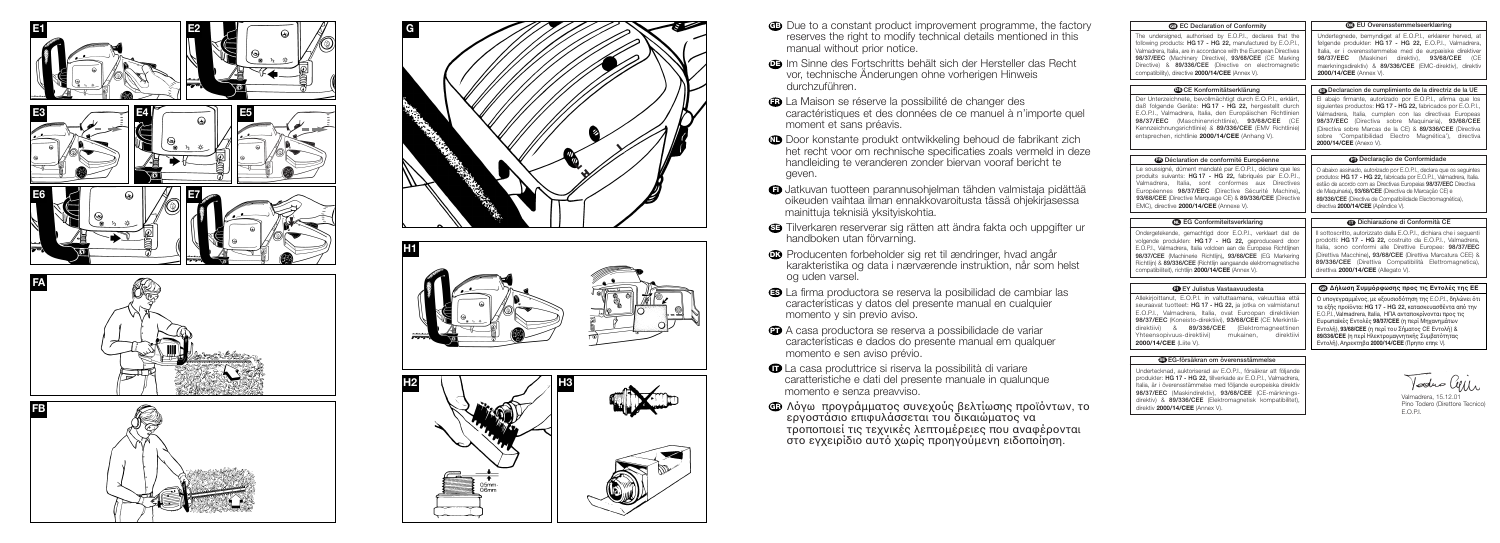# **A. Descrizione generale**

- 1) Lame
- 2) Guide lama
- 3) Coperchio serbatoio carburante
- 4) Impugnatura posteriore
- 5) Impugnatura avviatore
- 6) Schermo silenziatore/coperchio superiore
- 7) Protezione candela/candela
- 8) Impugnatura frontale
- 9) Grilletto valvola a farfalla
- 10) Commutatore di accensione
- 11) Assemblaggio scatola cambio
- 12) Paramano frontale
- 13) Coperchio filtro aria
- 14) Leva valvola aria
- 15) Bulbo innesco accensione
- 16) Grilletto di sicurezza
- 17) Protezione lama

# **Precauzioni per la sicurezza**



**Usare il tagliasiepi nella maniera appropriata onde evitare infortuni. Seguire le avvertenze e le istruzioni per un uso ragionevolmente sicuro ed efficiente di questo prodotto. Spetta all'utilizzatore attenersi alle avvertenze e istruzioni riportate in questo manuale a corredo del prodotto.**

# **Significato dei simboli**



Avvertimento



Leggere attentamente le istruzioni per l'utilizzatore e controllare di aver capito a fondo il funzionamento di tutti i comandi.



Abbigliamento di sicurezza: Occhiali di protezione o visiera protettiva approvati



Abbigliamento di sicurezza: Casco protettivo omologato



Abbigliamento di sicurezza: Paraorecchi di protezione



Abbigliamento di sicurezza: Guanti approvati



Abbigliamento di sicurezza: Stivali di sicurezza approvati



Non fumate durante il rifornimento e l'utilizzo



Farfalla aria aperta (Avviamento a caldo)



Farfalla aria aperta (Avviamento a freddo)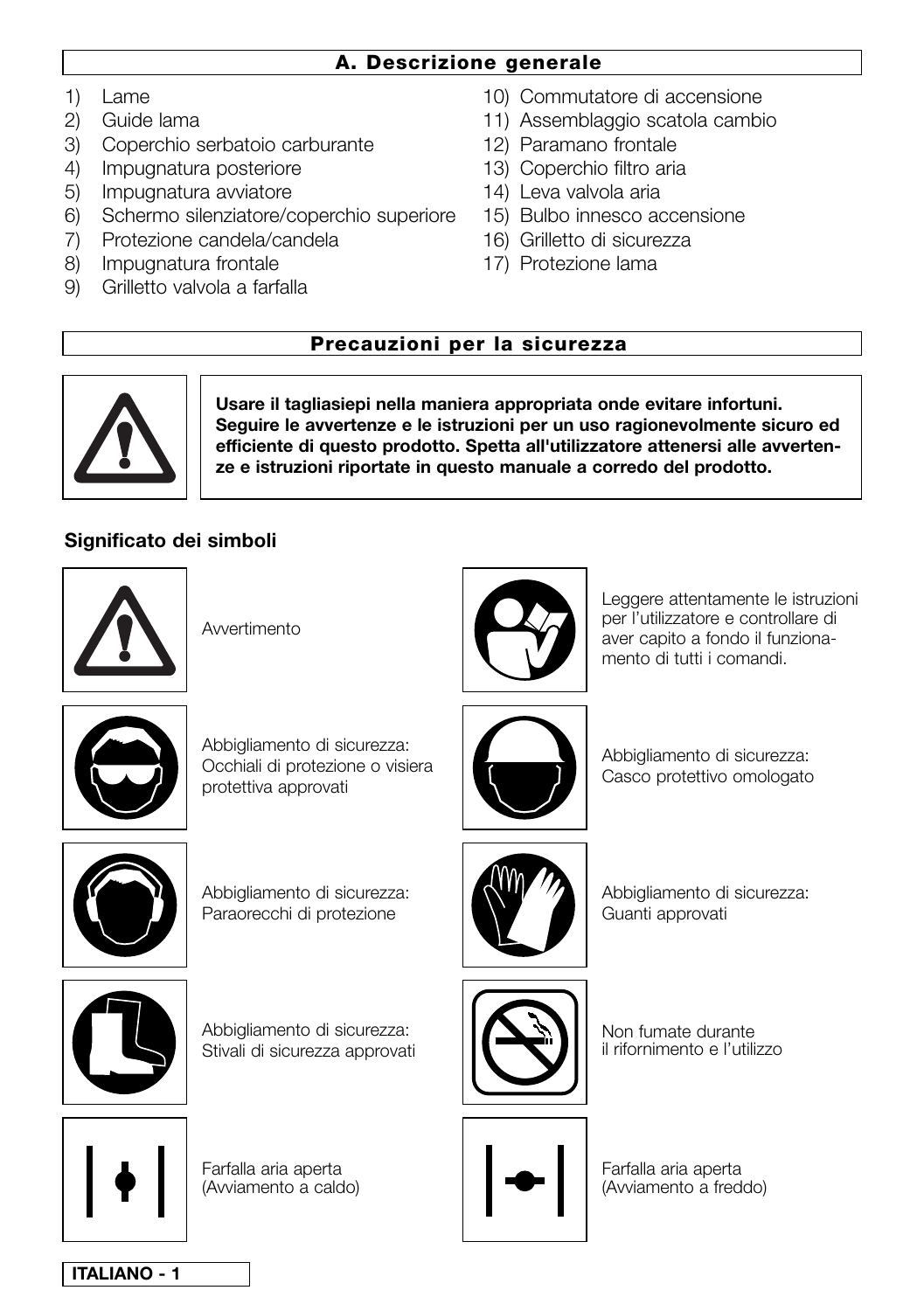- **Questa macchina può causare infortuni seri a meno che non venga usata nella maniera corretta.**
- **•** Se viene usata la visiera di sicurezza assicurarsi di aver tolto il film protettivo trasparente di plastica se presente.
- Assicurarsi che tutti gli operatori leggano questo manuale attentamente e completamente prima di usare il tagliasiepi.
- **•** Impratichirsi nel controllo e all'uso della macchina.
- **•** Durante il funzionamento dell'utensile tenere lontano dalle parti rotanti capelli, bretelle e cinghie.
- **•** Indossare indumenti protettivi aderenti.
- **•** Indossare scarpe di sicurezza, guanti, occhialli di protezione e tappi afonzzanti.
- **•** Assicurarsi di saper arrestare il motore e le lame in caso di necessità (vedi capitolo Avviamento e arresto motore).
- **•** Arrestare il motore quando si cambia posto di lavoro o prima di esaminare le lame.
- **•** L'uso prolungato della macchina o di altri utensili espongono l'operatore a vibrazioni che possono generare il Morbo delle Dita Bianche (Fenomeno di Raynaud). Questo potrebbe ridurre la sensibilita delle mani nel distinguere differenti temperature e causare un torpore

generale. L'operatore dovrebbe pertanto controllare attentamente le condizioni delle mani e delle dita se usa il prodotto in continuazione o regolarmente. Nel caso in cui uno dei sintomi dovesse apparire consultare immediatamente un medico.

- **•** Non mettere in funzione la macchina quando siete stanchi o siete sotto l'influenza di sostanze come droghe o alcool che potrebbero danneggiare la vostra condizione fisica.
- **•** Esaminare attentamente il posto di lavoro e fare attenzione a qualsiasi pericolo (per es. strade, sentieri, cavi elettrici, alberi pericolosi, ecc.).
- **•** Assicurarsi che altre persone o animali presenti siano ad una distanza di sicurezza (minima distanza di 10 metri).
- **•** Se necessario, usare segnali di avvertimento per tenere persone e animali presenti a distanza di sicurezza.
- **•** Assicurarsi che ci sia qualcuno nelle vicinanze a distanza di udito di sicurezza nel caso di un eventuale incidente.
- **•** Durante il trasporto o immagazzinaggio della macchina montare sempre il dispositivo di protezione per le lame.
- **•** Non permettere mai a bambini di usare questa macchina.

# **C . Precauzioni di sicurezza aggiuntive**

- **•** Impugnare il tagliasiepi saldamente con entrambe le mani quando il motore è in moto.
- **•** Avere sempre una posizione stabile sulle gambe. Non usare la macchina quando vi trovate su una scala. Usare invece un'impalcatura appropriatamente installata per raggiungere posti elevati.
- **•** Mantenere le impugnature asciutte, pulite ed esenti da carburante.
- **•** Nel caso venga versato carburante sull'utensile, assicurarsi prima dell'avviamento che il motore sia completamente asciutto.
- **•** Mantenere tutte le parti del vostro corpo come pure indumenti, lontani dalle lame durante l'avviamento o funzionamento del motore.
- **•** Durante il trasporto del tagliasiepi su un veicolo, mantenerlo in un posto sicuro per prevenire eventuali versamenti di carburante.

# **D. Miscela carburante**

Non utilizzate nessun altro tipo di carburante se non quello raccomandato dal presente manuale.

**Questo prodotto è provvisto di motore a 2 tempi e deve essere quindi alimentato con miscela di benzina senza piombo (con No. Minimo di ottano = a 90) e olio totalmente sintetico per motori a 2 tempi specifico per benzine senza piombo nelle proporzioni indicate nella tabella in copertina al punto (D) Attenzione! Verificate attentamente le**

#### **specifiche dell'olio riportate sulla confezione, l'uso di oli non aventi le specifiche espressamente indicate in questo manuale, può causare gravi danni al motore!**

Per ottenere la migliore miscela, versare in un contenitore omologato prima l'olio e poi la benzina , agitare fortemente la tanica ( ripetere l'operazione ogni qualvolta si preleva il carburante dalla tanica).

Le caratteristiche della miscela sono soggette ad invecchiamento e quindi si alterano nel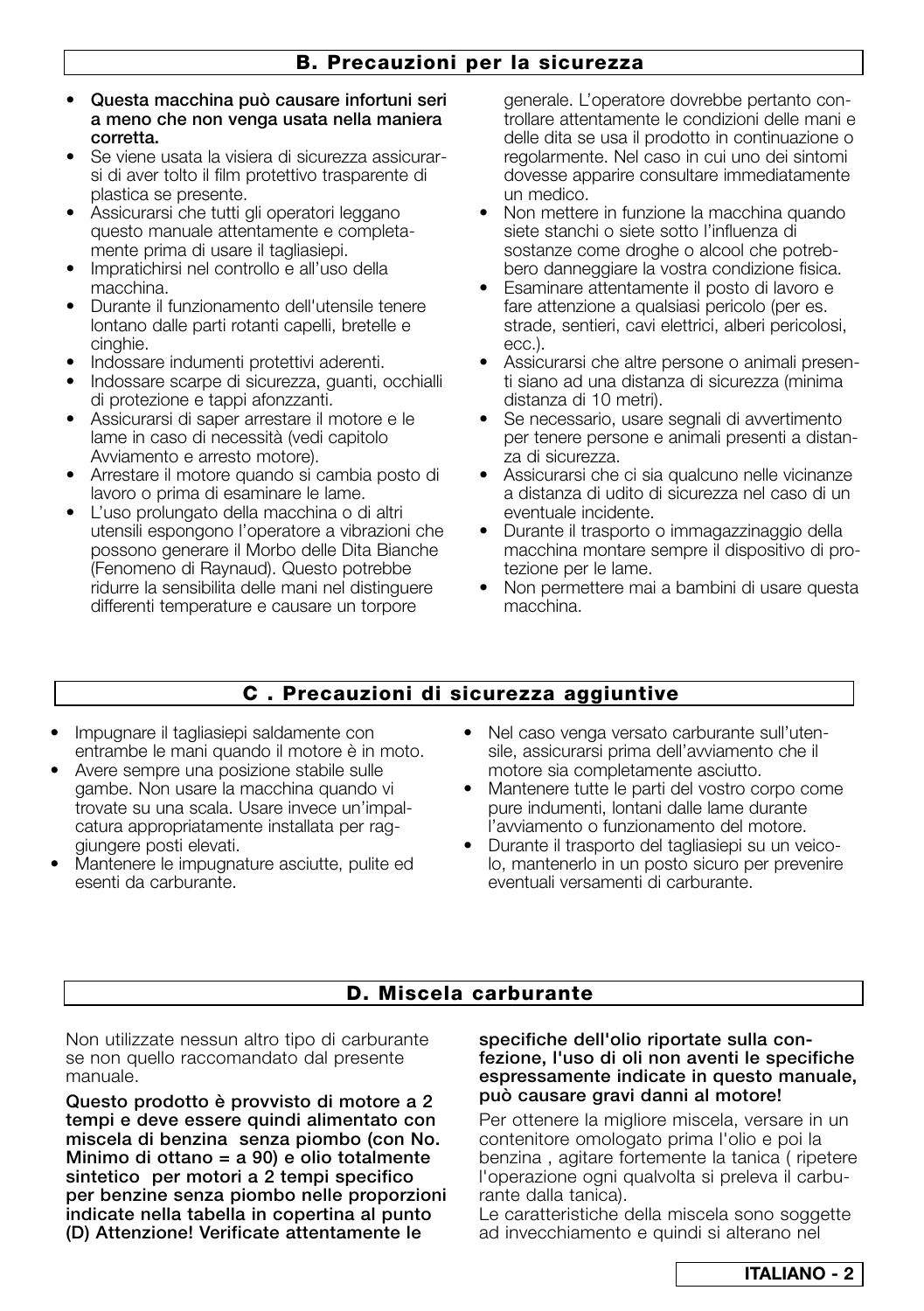tempo, si raccomanda pertanto di preparare solo la quantità di miscela necessaria per l'uso.

# **ATTENZIONE**

Non fumate durante il rifornimento.

Aprite il tappo del serbatoio allentandolo lentamente. Fate rifornimento in un luogo aperto e lontano da fiamme o scintille.

Conservate la benzina esclusivamente in contenitori idonei al carburante.

# **CONSERVAZIONE DEL COMBUSTIBILE**

La benzina altamente infiammabile. Prima di avvicinarvi a qualsiasi tipo di combustibile, spegnete sigarette, pipe o sigari.

Evitate di rovesciare la benzina.

Conservate il combustibile in un ambiente fresco e ben ventilato, riposto in un contenitore omologato per lo scopo.

Non lasciate mai il motore a riposo con carburante nel serbatoio, in aree poco ventilate, dove i gas prodotti dalla benzina potrebbero propagarsi e raggiungere fuochi, candele, fiamme di bruciatori o di caldaie, scaldabagni, essiccatoi ecc. I gas prodotti dai combustibili possono causare un'esplosione od un incendio.

Non conservate mai eccessive quantità di carburante. Per non incorrere in difficoltà di riavviamento, si raccomanda vivamente di evitare l'esaurimento della miscela del carburante nel serbatoio.

# **E. Avviamento e arresto motore**

#### **Avviamento di un motore a freddo**

- 1 Muovere il commutatore stop nella posizione di acceso on. Pompare sul bulbo di innescamento 5 volte.
- 2 Spostare la leva della valvola dell'aria nella posizione **\*\***.
- 3 Tirare la fune di avviamento fino ai primi scoppi.
- 4 Spostare la leva dell'aria nella posizione 1/2.
- 5 Tirare la fune di avviamento fino a quando il motore va in moto. Lasciare che il motore si riscaldi per 15 secondi.
- 6 Muovere la leva della valvola dell'aria nella posizione  $\frac{1}{2}$ .

7 Per arrestare il motore, spingere il commutatore di arresto nella posizione stop. Se il motore non parte, ripetere la procedura data sopra.

# **Avviamento di un motore a caldo**

- 1 Commutatore di arresto nella posizione on.
- 2 Pompare sul bulbo di innescamento 5 volte.
- 3 Assicurarsi che la valvola dell'aria sia nella posizione  $\pm$ .
- 4 Tirare la fune di avviamento fino a quando il motore parte. Lasciare il motore in marcia per 15 secondi.
- 5 Se il motore non parte, ripetere punti 4, 5 e 6 per avviamento di un motore a freddo.

# **F. Istruzioni per il taglio**

- **•** Se non si è esperti all'utilizzo della macchina per l'esecuzione di operazioni di bordatura o taglio, praticare il procedimento col motore in posizione "Off" spento.
- **•** Eliminare i detriti dall'area di lavoro come barattoli, bottiglie, pietre ecc. Oggetti percossi possono causare seri infortuni all'operatore, persone o animali nelle vicinanze e alla macchina. Se un oggetto è colpito accidentalmente, spegnere immediatamente il motore ed esaminare l'attrezzatura.
- **•** Impugnare sempre l'utensile saldamente con entrambe le mani.
- **•** Durante le operazioni di taglio e bordatura, mantenere sempre il motore ad alta velocità, queste operazioni non devono essere eseguite con il motore a bassa velocità.
- **•** Non usare questo utensile per altri scopi oltre a quelli di bordare o tagliare arboscelli, siepi o cespugli.
- **•** Non sollevare mai il tagliasiepi durante il taglio al di sopra dell'altezza delle spalle.
- **•** Non utilizzare la macchina con persone o animali nelle immediate vicinanze.
- **•** Assicurarsi sempre che l'impugnatura ed il dispositivo di guardia siano installati in posizione durante l'uso della macchina. Non tentare mai di usare una macchina incompleta o una che sia stata modificata da qualcuno piuttosto che da un Centro Assistenza Autorizzato.

#### **Uso del tagliasiepi**

**•** Il vostro tagliasiepi è attrezzato con una frizione centrifuga così che le lame di taglio si arrestano quando il motore gira al minimo. Se le lame si muovono quando il motore gira al minimo, la velocità di minimo del carburatore ha bisogno di essere regolata. Se questo non risolve il problema, non usare il tagliasiepi, ma portarlo immediatamente ad un Centro Assistenza Autorizzato.

**ITALIANO - 3**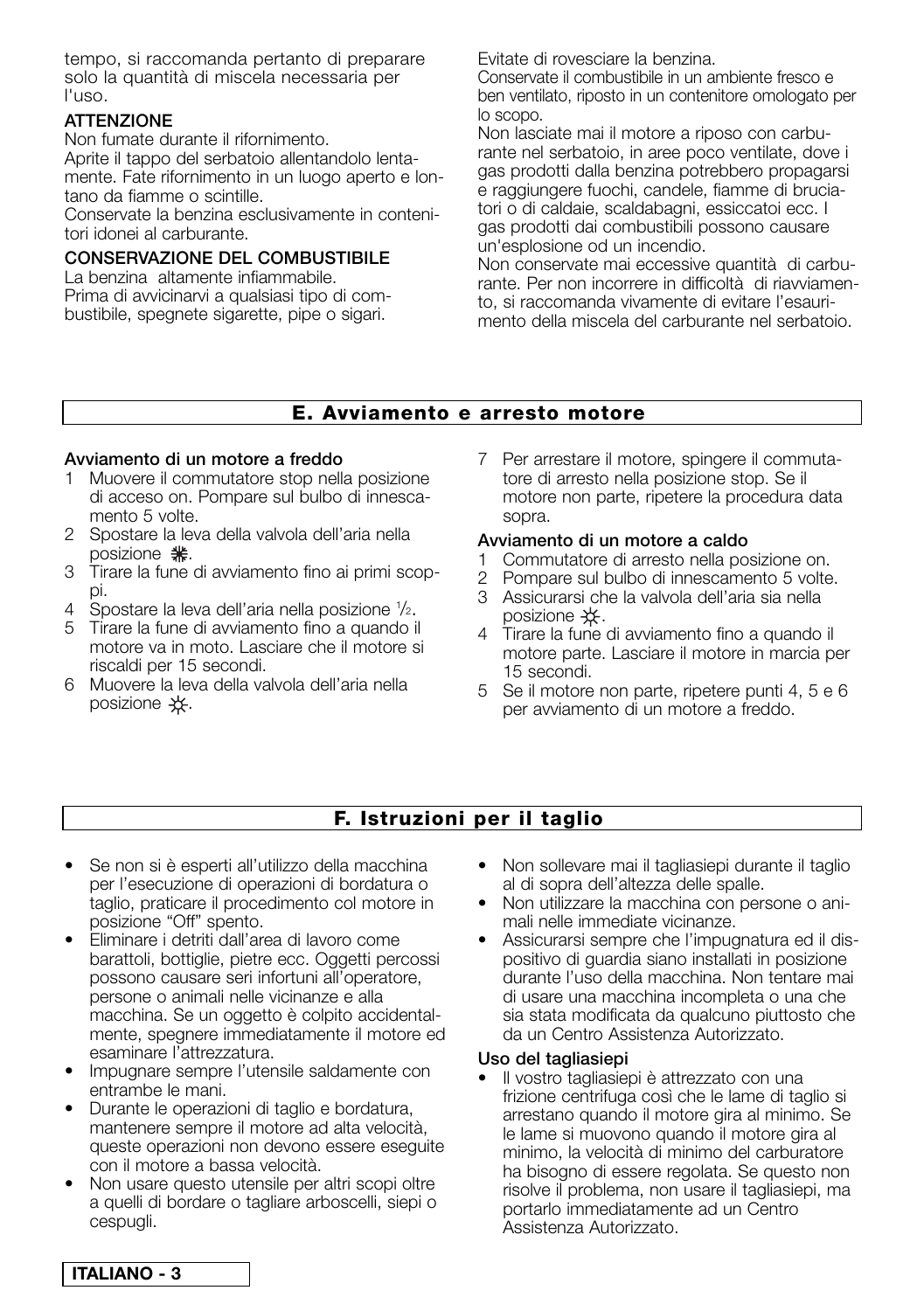- **•** Attendere sempre che il motore giri al minimo prima di muovere la macchina da una sezione del cespuglio o siepe ad un'altra. Prima di iniziare nuovamente a tagliare, controllare che la vostra posizione sia corretta.
- **•** Essere sempre sicuri della posizione dei piedi. Non sbilanciarsi, avere sempre la padronanza del proprio equiliabil.
- **•** Non usare il tagliasiepi mentre siete su una scala o su qualsiasi superficie instabile. Se tagliate siepi o cespugli alti, usare un'impalcatura che sia stabile e sicura.
- **•** Non mettere in marcia la macchina se le lame sono danneggiate o eccessivamente logorate.
- **•** Per ridurre eventuale pericolo d'incendio tenere il motore e il silenziatore esenti da detriti, foglie o eccessivo lubrificante.

# **Procedimenti di Taglio**

*ATTENZIONE:* Indossare guanti pesanti quando si opera con questa macchina.

Ci sono due procedimenti di taglio: Orizzontale A e Verticale B.

- **•** La posizione di taglio orizzontale viene usata per tagliare la cima dei cespugli, arbusti e siepi. Tagliare sempre da destra verso sinistra. Non usare il tagliasiepi al di sopra dell'altezza delle spalle.
- **•** Il procedimento di taglio verticale è usato per tagliare i lati dei cespugli, arboscelli e siepi. Tagliare sempre dal basso in alto.
- **1** Mettere la mano destra sull'insieme della impugnatura posteriore e la mano sinistra sull'impugnatura anteriore.
- **2** Premere al massimo il grilletto della valvola a farfalla durante le operazioni di taglio. Una volta terminato, rilasciare il grilletto della valvola a farfalla. Aspettare che il motore giri al minimo. La lama dovrebbe arrestarsi. Spostarsi quindi alla sezione successiva.
- **3** Dopo aver raggiunto la sezione successiva ed assunto una posizione stabile sulle gambe, riprendere il lavoro premendo al massimo il grilletto della valvola a farfalla.

# **G. Regolazione del carburatore**

**La Vostra macchina è equipaggiata con carburatore a bassa emissione. Vi raccomandiamo, se necessario, che la regolazione del carburatore venga eseguita solo da un Centro Assistenza Autorizzato, il quale dispone delle apposite apparecchiature per assicurare le migliori prestazioni alle più basse emissioni.**

Per regolare la velocità di minimo agire sulla vite contrassegnata con la lettera 'I' come riportato:

Con motore in moto e ben caldo, chiudere la vite 'I' delicatamente in senso orario, fino ad ottenere una regolare rotazione del motore (rumorosità

costante), senza che gli organi di taglio siano in movimento. Nel caso contrario, organi di taglio in movimento, aprire la vite 'I' delicatamente in senso antiorario, fino ad ottenere la giusta regolazione.

La corretta velocità di minimo è riportata nel manuale d'istruzioni al paragrafo dati tecnici.

**La garanzia può essere invalidata a causa di errate regolazioni eseguite da personale non facente parte dei Centri Assistenza Autorizzati.**

# **H. Manutenzione periodica**

# **Ogni 10 ore di lavoro**

- **1** Pulizia del filtro dell'aria Non operare mai con il tagliasiepi senza che il filtro dell'aria, sid installato potrebbe danneggiare il motore.
- Togliere le 2 viti del coperchio.<br>• Sollevare il coperchio e togliere
- Sollevare il coperchio e togliere il filtro dell'aria.
- Pulire il filtro dell'aria con acqua saponata tiepida. NON USARE BENZINA.
- Lasciare che il filtro si asciughi.
- Rimettere in posizione il filtro.
- Nota: sostituire il filtro se lacerato o danneggiato.

# **2 Togliere la candela**

**•** Pulire la candela e regolare la distanza fra gli elettradi.

# **Ogni 50 ore di lavoro**

**3** Cambiare la candela

# **Lungo immagazzinaggio**

• Svuotare il serbatoio del carburante e fate funzionare il motore sino ad esaurimento del carburante residuo.